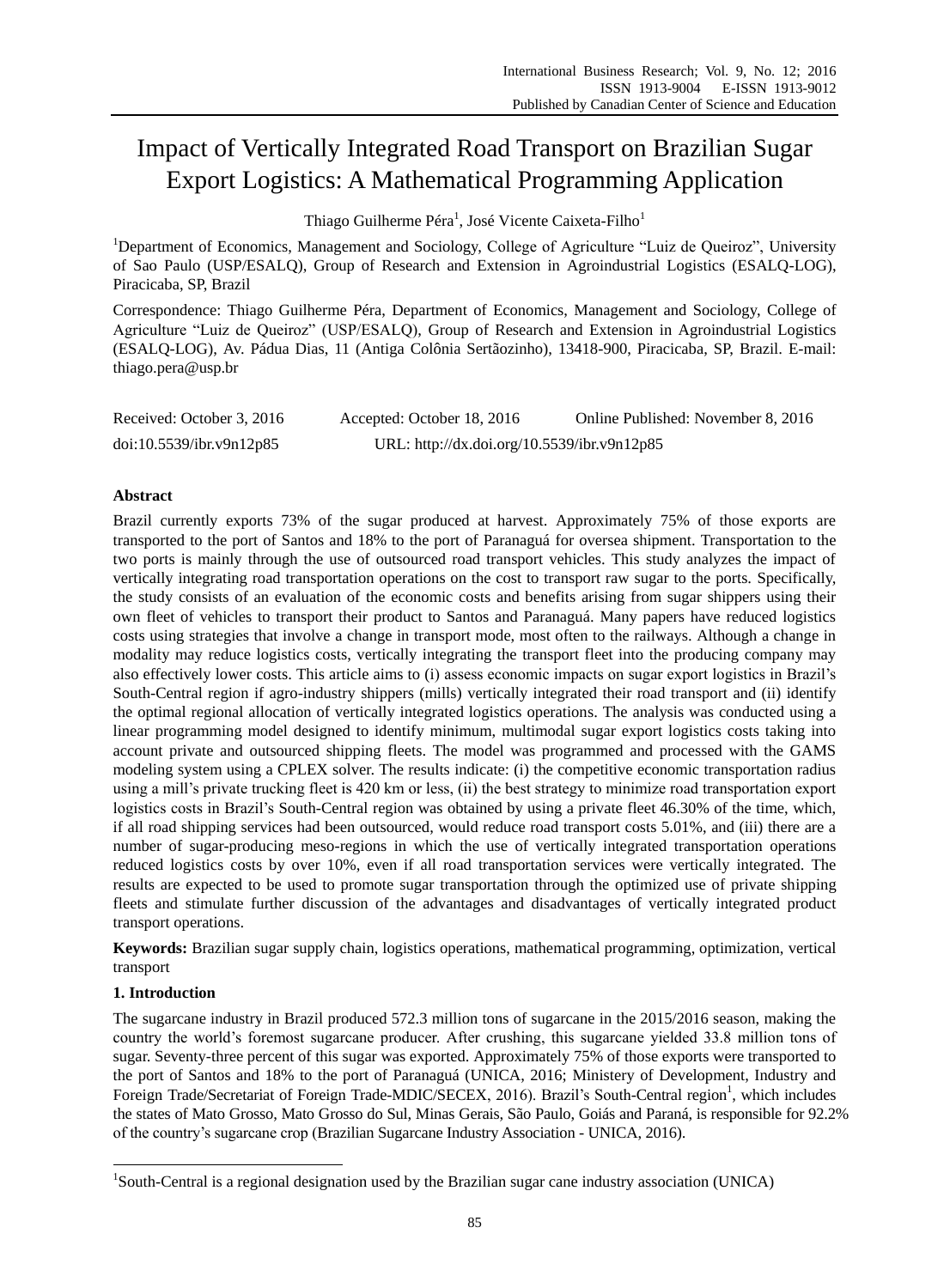Sugar export logistics involves product distribution from the producing agro-industrial units (mills) to ports using either road or multimodal transportation systems, the latter consisting of road transport from mills to railroads for transshipment to the port (NUNES, 2010). The road segment of sugar transportation is normally outsourced to trucking companies, particularly when the product shipper is operating in the spot market or prefers the security of a long term transportation contract (NUNES, 2010).

A number of studies have used mathematical programming to evaluate agro-industrial product logistics; however, very few of these studies have evaluated the impact of vertical integration strategies on shipping. In this context, two detailed investigations merit emphasis: a study by Oliveira (2005) illustrated the importance of railway terminal expansion and recommended the construction of new facilities to reduce sugar export logistics costs in the state of São Paulo; and a study by Péra et al. (2013) demonstrating the relevance of a private fleet of transportation vehicles in sugar road transport logistics.

The present study aims to (i) assess the economic impact on sugar export logistics in Brazil's South-Central region from the vertical integration of road transport operations by agro-industrial shippers (mills) and (ii) identify optimal vertical strategies of such an operation at the regional level. The assessment is conducted with the aid of a mathematical programming model designed to minimize sugar export logistics costs taking into account private and outsourced road fleets and the multimodal option. This study further develops a discussion proposed by Péra et al. (2013) with the use of updated logistics cost information and optimized regional road transportation strategies.

The analysis employs a quantitative approach that involves the econometric modeling of freight prices to determine road transportation logistics costs from the use of outsourced transportation services and a road transport costing model to determine road transportation logistics costs from the use of vertically integrated road transportation assets (private fleet). Results from the two models are then used to evaluate cost minimization strategies by means of optimization modeling. Scenarios are then developed and an optimization model is applied to determine the optimum road transportation strategy in each relevant South-Central Brazilian meso-region and this strategy's economic impact on sugar producer road transportation costs.

## **2. Method**

## *2.1 Specification of Models Input Data*

Table 1. Summary of model input data specifications

| Model input data                                                                                  | <b>Sources</b>                                                                                                                                                                                       |  |  |
|---------------------------------------------------------------------------------------------------|------------------------------------------------------------------------------------------------------------------------------------------------------------------------------------------------------|--|--|
| Sugar production by county (2015)                                                                 | Anu ário da Cana (Sugarcane Annual Report) (2015) and UNICA (2016)                                                                                                                                   |  |  |
| Sugar export by port (2015)                                                                       | MDIC/Secex (2016)                                                                                                                                                                                    |  |  |
| railway<br>terminals<br>and<br>Sugar<br>cargo-handling capacity (2015)                            | Agência Nacional de Transporte Terrestres – ANTT (National Land Transport<br>Agency) (2015) and Agroindustrial Research and Extension Group - ESALO-LOG<br>(2016)                                    |  |  |
| Railway private fleet transport costs<br>(2015)                                                   | Agência Nacional de Transporte Terrestres – ANTT (National Land Transport<br>Agency) (2015) e ESALO-LOG (2016)                                                                                       |  |  |
| Vertical (private) fleet road transport<br>costs(2015)                                            | Lima $\acute{s}$ costing model (2003) with parameters obtained from ESALQ-LOG (2016),<br>presented in equation 2 using 37 ton capacity standard type of truck in Brazil<br>("bitrem basculante").    |  |  |
| Outsourced road transport costs (2015)                                                            | Linear regression based on database price indicators of road sugar freight actually<br>traded on the market provided by the Freight Information System (ESALO-LOG,<br>2016), as shown by equation 1. |  |  |
| Road and rail distance matrices for<br>rail<br>origin,<br>terminal<br>and<br>port<br>combinations | Estimated by a Brazilian multimodal network through TransCAD.                                                                                                                                        |  |  |
| Adopted exchange rate (R\$/US\$ 3.30)                                                             | Thomson Reuters (2015), average annual prices (commercial dollar)                                                                                                                                    |  |  |

Source: Organized by the authors

The proposed model will be used to identify the logistical impact and economic effect of vertically integrating road transport services, that is, the effect of using the sugar producing units' private fleet in the logistics of sugar transportation to export facilities rather than contracting outside shipping services. In addition, results from the model's run will be employed to identify the impact of a vertically integrated transport strategy on costs in the area's relevant meso-regions. The model is a linear programming mathematical construct structured to minimize sugar producing agro-industries' costs from the use of a unimodal transport system (road) and a multimodal transportation system (road and rail) to ship sugar from mills to the two major Brazilian ports. Table 1 defines the input data adopted for use in the mathematical model and lists the data sources.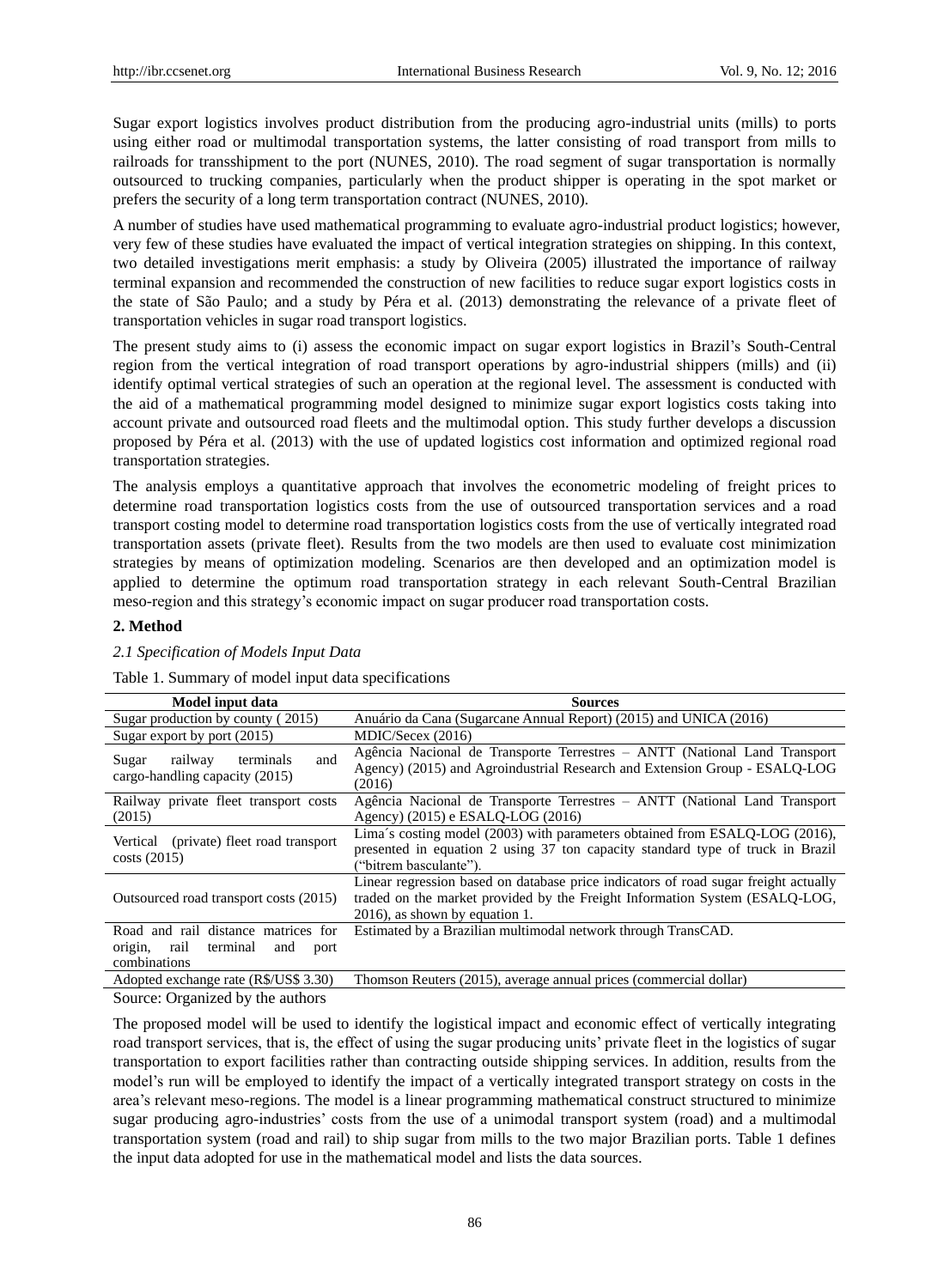#### *2.2 Private and Outsourced Fleet Costs Models*

Equation (1) shows the predictive (econometric) model adopted to determine sugar road transport outsourcing costs from a linear regression using traded freight prices for transporting sugar (ESALQ-LOG) and several parameters. Parameter values were obtained from an analysis of 5,374 observations. The results showed an R-squared of 73.40% and a 1 % significance level.

$$
Outside\,constant_{od} = \Theta \cdot dist_{od} + \varphi \tag{1}
$$

Where:

Outsourced cost<sub>od</sub> is the cost of outsourced transportation between the point of origin and destination d in US\$ per ton;

ɵ is the slope estimated by the statistical method at US\$ 0.0339 per ton-kilometer;

dist<sub>od</sub> is the distance between origin  $\rho$  and destination  $d$  in kilometers;

 $\varphi$  is the linear coefficient estimated by the statistical method at US\$ 11.2658 per ton;

Equation (2) shows the road transport costing model adopted to determine vertically integrated road transport costs (private fleet), the related fixed costs parameters (depreciation, return on capital, taxes, insurance and salary), and the related variable cost parameters (tires, lubricants and differentials, fuel and maintenance). Data provided by ESALQ-LOG, 2016.

$$
VCost_{od} = VC.(dist_{od} + dist_{do}) + FC.(dist_{od}/S_{out} + dist_{do}/S_{ret}) + FC.(LT + UT) + TOLL (2)
$$

Where:

 $VCost_{od}$  is the cost of sugar company owned vehicle transport between the point of origin  $o$  and destination  $d$ , considering the return trip in dollar (US\$) per ton;

is the cost of sugar company owned vehicle transport between the point of origin *o* and destination *d*, considering the return trip in dollar (US\$) per ton

 $dist_{\text{odd}}$  is the one-way distance between origin  $o$  and destination  $d$  in kilometers;

 $dist_{do}$  is the return distance between point of origin *d* and destination *o* in kilometers;

sout is the average vehicle speed on the outward stretch in kilometers per hour - a 60 km/h reference was adopted;

S<sub>ret</sub> is the average vehicle speed on the return stretch in kilometers per hour - a reference 70 km/h speed was adopted;

LT is the vehicle loading time in hours - a 2.5 hours reference was adopted;

UT is the vehicle unloading time in hours - a 2.5 hours reference was adopted;

VC is the variable cost parameter of US\$ 0.0170 per ton-kilometer;

FC is the fixed cost parameter estimated at US\$ 0.6323 per ton-hour;

TOLL is the cost of round trip tolls in US\$ per ton;

*2.3 Mathematical Formulation of the Brazilian Sugar Export Logistics System*

The model's decision variables refer to the amount of sugar to be transported using either an outsourced or vertically integrated fleet from producer municipality to export port, including the possible use of multimodal transport (integrated road and rail). The objective function is to minimize logistics costs (LC), for the entire system of sugar mills in Brazil's South-Central region. Equation (3) illustrates the proposed objective function:

MIN LC = 
$$
(\sum_{i}^{I} \sum_{j}^{I} \sum_{k}^{K} rc_{ijk} \cdot RF_{ijk} + \sum_{i}^{I} \sum_{k}^{T} \sum_{k}^{K} rsc_{itk} \cdot SRF_{itk} + \sum_{i}^{T} \sum_{j}^{I} mc_{tj} \cdot MF_{tj})
$$
 (3)

Where:

*Sets:*

*i*: the set of raw sugar producing municipalities in the Central-Southern region of Brazil (154 elements);

*j*: the set of raw sugar export ports in the country (2 elements);

*t*: the set of sugar shipment railway terminals in the Central-Southern region of Brazil (17 elements);

*k*: the fleet to be used for sugar road transport, including either or outsourced fleet (2 elements);

*Variables:*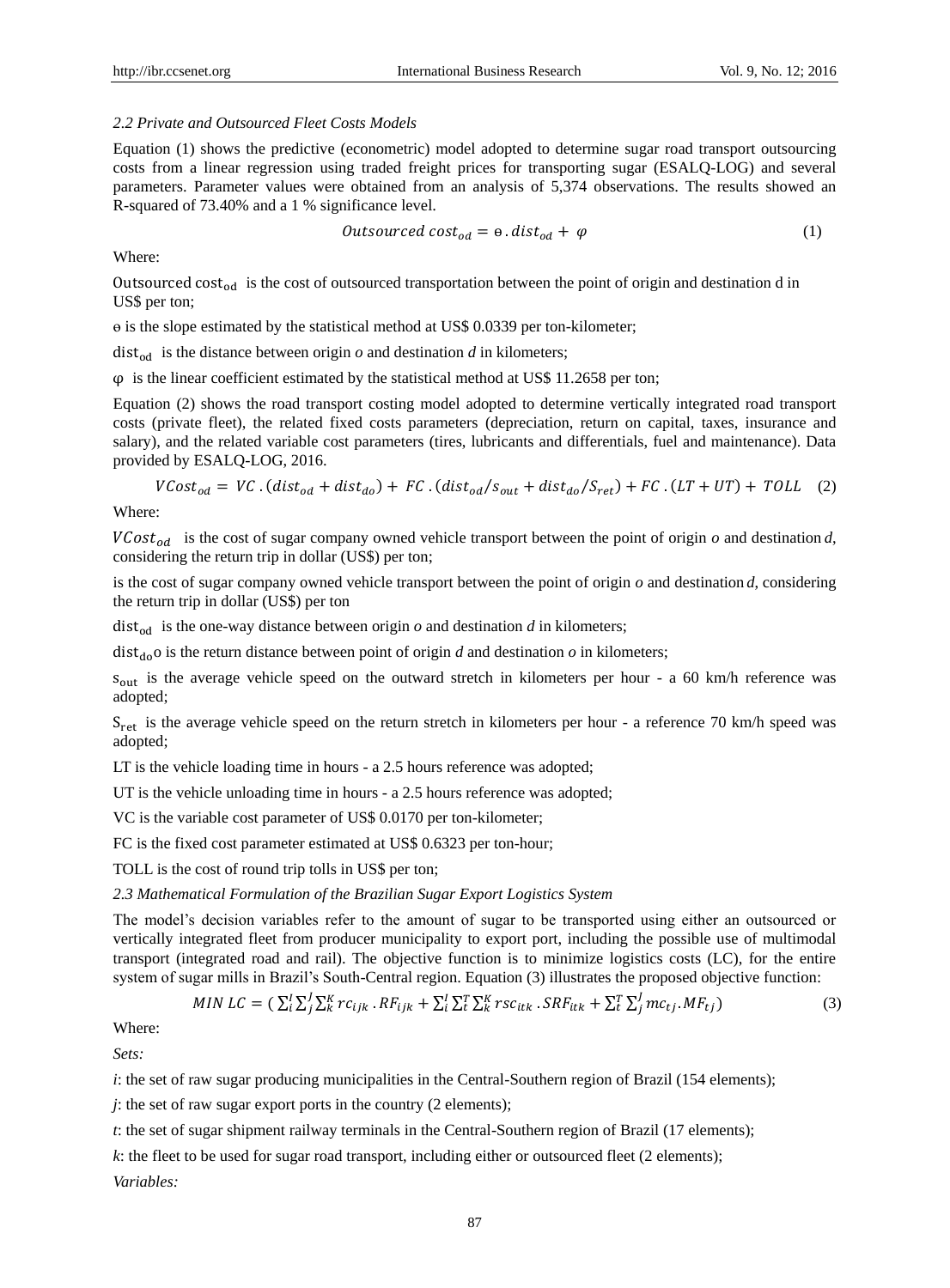$RF_{iik}$  is the direct road flow variable in tons between origin *i* and destination *j* using fleet *k*;

 $SRF_{itk}$  is the short road flow variable in tons between origin *i* and rail terminal *t* using fleet *k*;

 $MF_{ti}$  is the rail flow variable in tons between departure terminal *t* and destination *j*;

## *Parameters:*

rcijk is the estimated road transport cost between origin *i* and destination *j* using fleet *k*, set as US\$/ton, derived from Equation (1) [outsourced fleet)] and Equation (2) [private fleet];

 $rsc_{it}$  is the estimated parameter of road flow cost between origin *i* and terminal *t* using fleet *k*, set as US\$/ton, derived from Equation (1) [outsourced fleet] and Equation (2) [private fleet];

 $mc_{ti}$  is the estimated railway cost parameter between terminal *t* and destination *j*, set as US\$/ton;

production<sub>i</sub> is the raw sugar production parameter from each producing municipality *i*, in tons;

export<sub>j</sub> is the raw sugar export parameter of each port  $j$ , in tons;

capacity<sub>j</sub> is the rail transport capacity of each terminal  $j$ , in tons.

Minimizing logistics costs is conditioned by the following restrictions:

i. Raw sugar supply restrictions from each producing municipality *i*:

$$
\sum_{j}^{J} \sum_{k}^{K} RF_{ijk} + \sum_{t}^{T} \sum_{k}^{K} SRF_{itk} \leq production_{i} , \forall i
$$
 (4)

ii. Raw sugar export demand restriction at port j:

$$
\sum_{i}^{I} \sum_{k}^{K} RF_{ijk} + \sum_{t}^{T} MF_{tj} \ge \text{ export}_{j} , \forall j
$$
 (5)

iii. Transport system solution - restriction that ensures flow continuity from the road portion to the rail terminal *t* and is considered to be zero, i.e., raw sugar losses when changing systems are not taken into account.

$$
\sum_{i}^{I} \sum_{k}^{K} SRF_{itk} - \sum_{j}^{J} MF_{tj} = 0, \forall t
$$
 (6)

iv. Railway system limitations when dealing with raw sugar transport in observance of rail terminal *t*  maximum capacity.

$$
\sum_{i}^{I} \sum_{k}^{K} SRF_{itk} \leq capacity_{t}, \forall t
$$
 (7)

v. Upper limit for the private fleet portion of the system's total fleet composition (South-Central Brazil). This restriction assures a limitation on the use of a private fleet in the sugar export logistics system, which is import for the simulation of scenarios with fractional parameter  $\beta$  variations.

$$
\sum_{i}^{I} \sum_{j}^{J} RF_{ijk} = '_{own'} + \sum_{i}^{I} \sum_{t}^{T} SRF_{itk} = '_{own'} \leq \beta \cdot (\sum_{i}^{I} \sum_{j}^{J} \sum_{k}^{K} RF_{ijk} + \sum_{i}^{I} \sum_{t}^{T} \sum_{k}^{K} SRF_{itk}), \beta \in (0,1)
$$
 (8)

vi. The upper limit of a municipality's rail system freight allotment *i* for rail terminal *t*. This restriction ensures greater adherence to the reality of sugar transport, avoiding "all or nothing" railway flows, rail concession contractual issues, and other factors. This study adopted a maximum railway weight limit for the movement of sugar of 70 % of each municipality's total weight limit ( $\alpha$  = 70%).

$$
\sum_{t}^{T} \sum_{k}^{K} SRF_{itk} \le \alpha \cdot production_{i}, \forall i, \alpha \in (0,1)
$$
 (9)

The model was developed and processed by General Algebraic Modeling System software (GAMS) using the CPLEX solver and involved 5,377 variables and 499 equations. Processing took 2.3 seconds for each scenario with about 450 iterations.

#### **3. Results**

Figure 1 shows the calculated road transport costs for private and outsourced fleets depending on distance traveled. The graph indicates that private fleet use is comparatively advantageous within a range of up to 420 km; beyond this distance, the use of an outsourced road transport fleet is more economical: the shorter the sugar transport route, the greater the advantage gained from use of a private road transportation fleet rather than an outsourced road transportation fleet.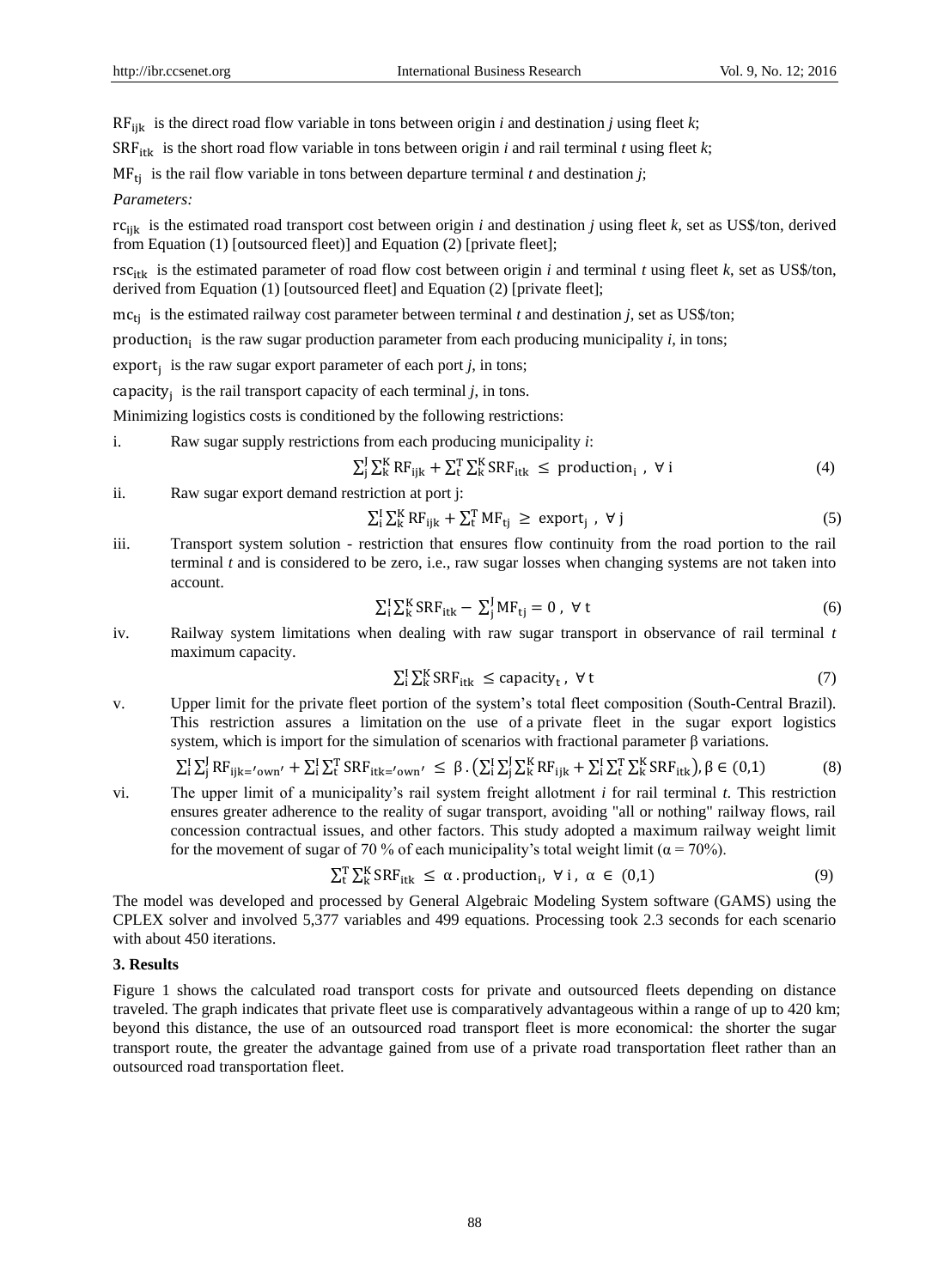

Figure 1. Costs of outsourced and vertical (private) sugar road transport according to distance traveled. Source: Authors' research

Figure 2 shows sugar mill, port and rail terminal locations in South-Central Brazil. The figure contains a line delineating the 420 km radius within which sugar transportation by roadway to the ports of Santos (SP) and Paranaguá (PR) using a private fleet becomes economically advantageous. There are 114 combinations of sugar-producing municipalities and ports within that radius. Sugar transportation from mill to port can also be accomplished using a combination of road and rail, which can be a competitive shipping option when using a private fleet depending on the distance traveled over roadways.



Figure 2. Mill, port and rail terminal locations and the economic radius for sugar transport to the ports of Santos (SP) and Paranaguá (PR) using a private fleet

## Source: Authors' research

Figure 3 shows results from the first set of scenarios analyzed to determine the average cost of multimodal logistics (US\$/ton) using combinations of private and outsourced truck fleets to transport sugar in South-Central Brazil. In the scenario that simulates using only outsourced road transport services, average logistics costs were US\$ 25.73/ton. In the scenario that simulated using only private, vertically integrated road transport services, average logistics costs were US\$ 27.47/ton. An allocation of 46.30% of the road shipments to private fleets and 53.70% to outsourced shipping services was found to be the best strategy to reduce average exported sugar transportation logistics costs. This optimum combination of road shipping services results in an average cost of US\$ 24.44/ton, a 5.01% savings when compared to 0% use of vertically integrated shipping services.

A second set of scenarios was employed to determine the effect of vertically integrating road transport services on logistics costs for sugar transportation in individual meso-regions of South-Central Brazil. In this context, two different situations were evaluated: (i) operating with outsourced road transportation fleets only and (ii) operating with an optimal mix of outsourced and private fleets. Table 2 shows the savings generated in each meso-region by using road shipping services optimally allocated by the mathematical model between outsourced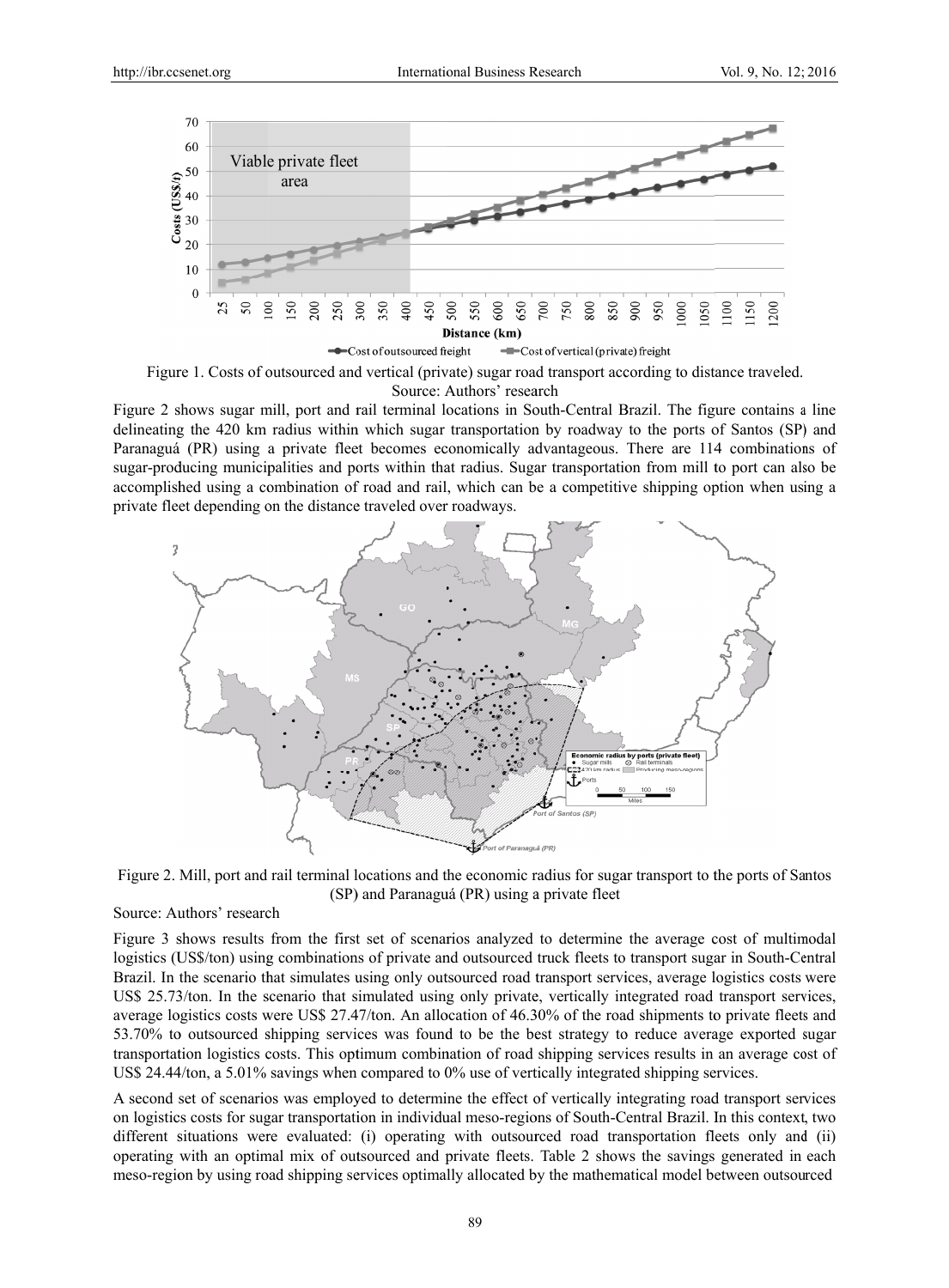and vertically integrated operations rather than using only outsourced services. In this regard, full vertical integration of road transport operations (both road to port and road to rail terminal) is strategically recommended in the meso-regions of Piracicaba, Campinas, central-northern Paranástate and south-southwestern Minas Gerais state. Some other meso-regions also showed potential logistics cost reductions through the use of a mixed composition logistics strategy involving both private and outsourced fleets. In other regions, not listed, there was no cost benefit derived from any use of a vertically integrated transportation fleet.



Private fleet participation in the total road fleet  $(\%)$  – Parameter  $\beta$ 

Figure 3. Multimodal logistics average sugar export costs in South-Central Brazil with reference to private fleet participation in the total road fleet (%).

*Note.* This curve is derived from successive optimizations considering changes in parameter  $\beta$  in Equation (8) ranging from 0% to 100%, under equal mathematical condition.

#### Source: Authors

Table 2. Logistics costs reduction potential from the optimal allocation of vertically integrated transportation operations in selected sugar producing meso-regions of South-Central Brazil

|                                    | <b>Optimal vertical</b>                    | Average logistics costs $(US\frac{6}{5}/\tan)$ <sup>1</sup> |                               |                                                      |
|------------------------------------|--------------------------------------------|-------------------------------------------------------------|-------------------------------|------------------------------------------------------|
| <b>Meso-region</b>                 | fleet allocation in<br>total fleet $(\% )$ | <b>Outsourced fleet</b><br>only                             | Mill's own fleet<br>(Optimal) | <b>Logistics cost reduction</b><br>potential $(\% )$ |
| Piracicaba                         | 100.0%                                     | 18.85                                                       | 15.12                         | 19.77%                                               |
| Itapetininga                       | 52.0%                                      | 19.17                                                       | 15.62                         | 18.50%                                               |
| Northern coast of ES               | 70.8%                                      | 32.96                                                       | 28.20                         | 14.46%                                               |
| Campinas                           | 100.0%                                     | 20.42                                                       | 17.61                         | 13.78%                                               |
| Ribeir ão Preto                    | 70.0%                                      | 25.88                                                       | 23.08                         | 10.81%                                               |
| Central-northern Paran á           | 100.0%                                     | 26.87                                                       | 24.05                         | 10.48%                                               |
| Southeastern MS                    | 53.3%                                      | 30.67                                                       | 29.50                         | 3.82%                                                |
| Paraná's "Pioneer" North           | 62.0%                                      | 24.82                                                       | 24.45                         | 1.49%                                                |
| Bauru                              | 77.7%                                      | 24.18                                                       | 23.86                         | 1.33%                                                |
| South/Southwestern Minas<br>Gerais | 100.0%                                     | 25.32                                                       | 25.03                         | 1.17%                                                |
| Central MG State                   | 57.7%                                      | 27.37                                                       | 27.25                         | 0.43%                                                |

*Notes.* Average logistics cost is the ratio between a meso-region's transport costs taking into account both road and multimodal transport and sugar production in the region. Other meso-regions in Central-Southern Brazil were excluded from Table 2 as there was no cost reduction from the use of any portion of a vertically integrated fleet.

Source: Study model results

# **4. Conclusion**

This study evaluated the impact of vertically integrated road transportation strategies on sugar mill costs to transport raw sugar from mills in South-Central Brazil to multimodal export facilities using mill owned assets. A linear programming mathematical model was structured to assess these impacts and identify the integration strategies. The study also identifies major vertical integration logistics cost minimization strategies on a meso-regional basis.